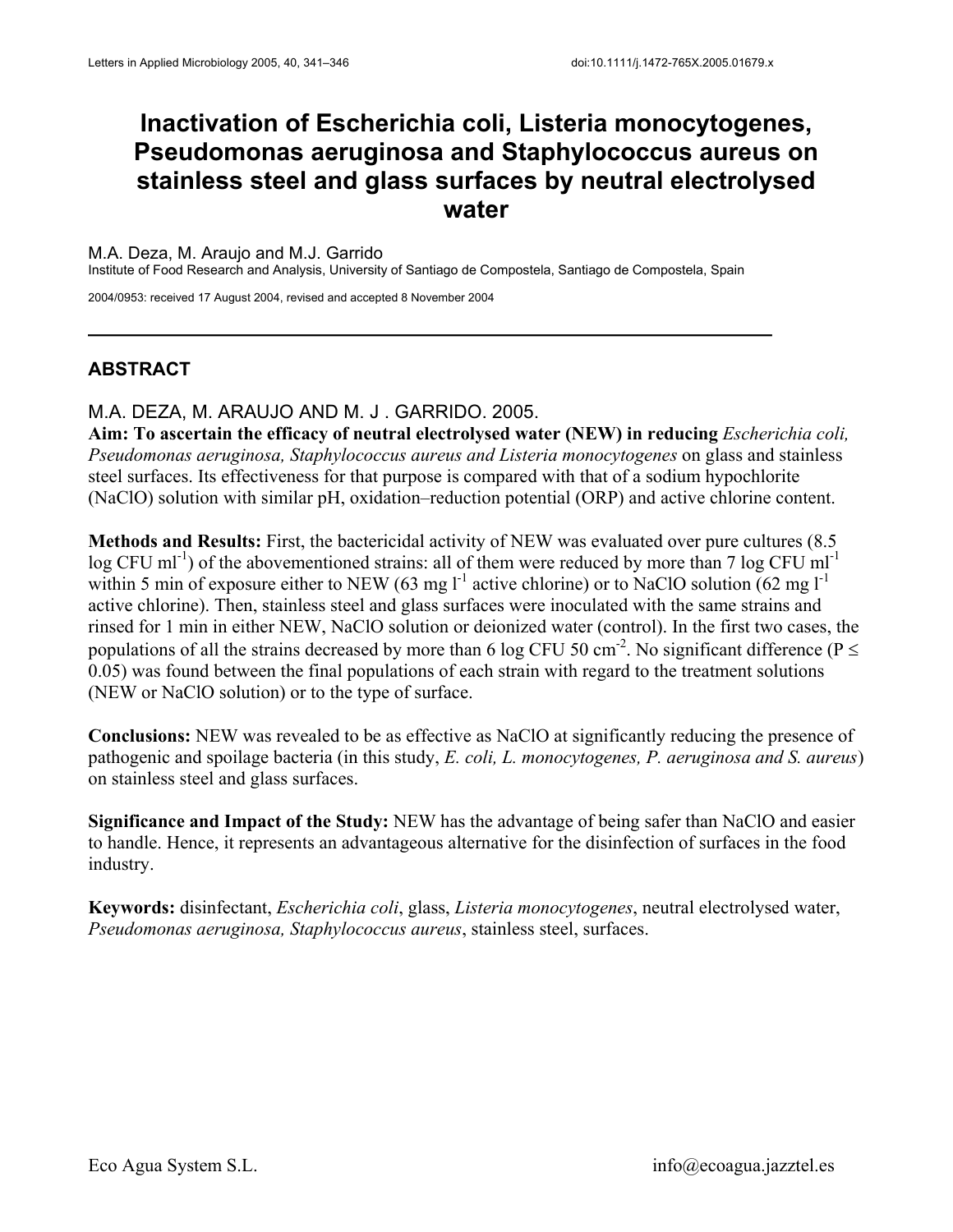#### **INTRODUCTION**

Cross contamination via inanimate surfaces is an important factor in food-borne infections. Pathogens can easily spread from contaminated food or surfaces to cooking utensils, surfaces and other food products (Bradford et al. 1997;

Correspondence to: M.A. Deza, Instituto de Investigacio´n y Ana´lisis Alimentarios,

Universidad de Santiago de Compostela, Campus Sur, E-15782 Santiago de Compostela, Spain (e-mail: madeza@usc.es).

Kusumaningrum et al. 2003). Many pathogenic and spoilage bacteria can attach to surfaces commonly found in food production systems, and become less susceptible to sanitizers and other antimicrobial agents (Frank and Koffi 1990; Lee and Frank 1991). Staphylococcus aureus, Listeria monocytogenes and Escherichia coli can be found within biofilms in food processing plants (Blackman and Frank 1996; Poulsen 1999; Sharma and Anand 2002). Pseudomonas spp. Are spoilage bacteria commonly found in food industries.

Pseudomonas aeruginosa – an opportunistic pathogen – has a high tendency to form biofilms, and a known resistance to disinfectant action (reviewed by Poulsen 1999).

The occurrence of food-borne disease outbreaks can be significantly reduced through frequent cleaning and disinfection of surfaces in contact with food, an effective means to prevent biofilm formation and cross contamination.

Although the spectrum of disinfectants used in food industries is wide – it includes quaternary ammonium compounds, amphoteric products, biguanides, iodophores, peroxo acids, etc. (Taylor et al. 1999; Rossoni and Gaylarde 2000) – chlorine-containing compounds are frequently resorted to as they are effective against bacteria, and require short to moderate contact time (Kim et al. 2000a,b). Sodium hypochlorite (NaClO) being one of the most widely used disinfectants in household sites and food industries, has the disadvantage of being highly unstable as the active chlorine concentration in the solution rapidly decreases during storage (Qin et al. 2002). Besides, the handling of concentrated NaClO is a potential hazard for workers.

In recent years, acidic electrolysed water (AEW) and neutral electrolysed water (NEW) have been introduced for application as sanitizers. These solutions are generated by electrolysis of a dilute NaCl solution passing through the anode of a membrane electrolyser. AEW has a low pH (2–4) and a high oxidation–reduction potential (ORP >1000 mV); it contains active oxidizers like

hypochlorous acid (Len et al. 2000) and has a strong bactericidal effect on most known pathogenic bacteria (Venkitanarayanan et al. 1999; Kim et al. 2000a,b). However, it has some disadvantages: it is potentially corrosive for processing equipment and irritating for hands, and has a short storage life because of chlorine loss (Len et al. 2002; Nagamatsu et al. 2002). NEW is produced in a similar way as AEW, but then it is partially mixed with OH-which is transferred through the membrane into the cathode chamber. This produces a neutral solution (pH  $8 \pm$ 0.5; ORP >700 mV) in which the main biocidal reagents are **HOCl**, **ClO-** , **HO2** and **\*O2**. Because of its neutral pH, NEW does not contribute as aggressively to the corrosion of metallic surfaces as AEW does; moreover, NEW is more stable than AEW because chlorine loss is significantly reduced. Taking these facts into account, the use of NEW for the disinfection of contact surfaces in the food industry represents an advantage over that of AEW. NEW has been proved effective in reducing microbial counts on fresh-cut vegetables (Izumi 1999) and in removing biofilms in dental unit water lines (Marais and Bro¨zel 1998). Previous studies in our laboratory have demonstrated that rinsing in NEW (89 mg  $\Gamma$ ) is an effective method to control the presence of pathogenic bacteria on the surface of fresh tomatoes, without affecting their organoleptic characteristics (Deza et al. 2003).

The objective of this study was to evaluate the efficacy of NEW in reducing E. coli, P. aeruginosa, S. aureus and L. monocytogenes populations on glass and stainless steel surfaces. Its activity was also compared with that of a NaClO solution of the same active chlorine content.

#### **MATERIALS AND METHODS Bacterial cultures**

The strains used for this study were obtained from the Spanish Type Culture Collection (CECT): E. coli CECT 405 (ATCC strain 10536, proposed for testing antibiotics, antimicrobial preservatives and chemotherapeutic agents), P. aeruginosa CECT 116 (ATCC 15442, proposed for testing slimicides and disinfectants), S. aureus CECT 239 (ATCC 6538, proposed for testing surface sanitizers and antimicrobial agents) and L. monocytogenes CECT 4032 (isolated from soft cheese, associated with a case of meningitis). Strains were cultured on TSA plates [tryptone soya broth (Panreac

Eco Agua System S.L.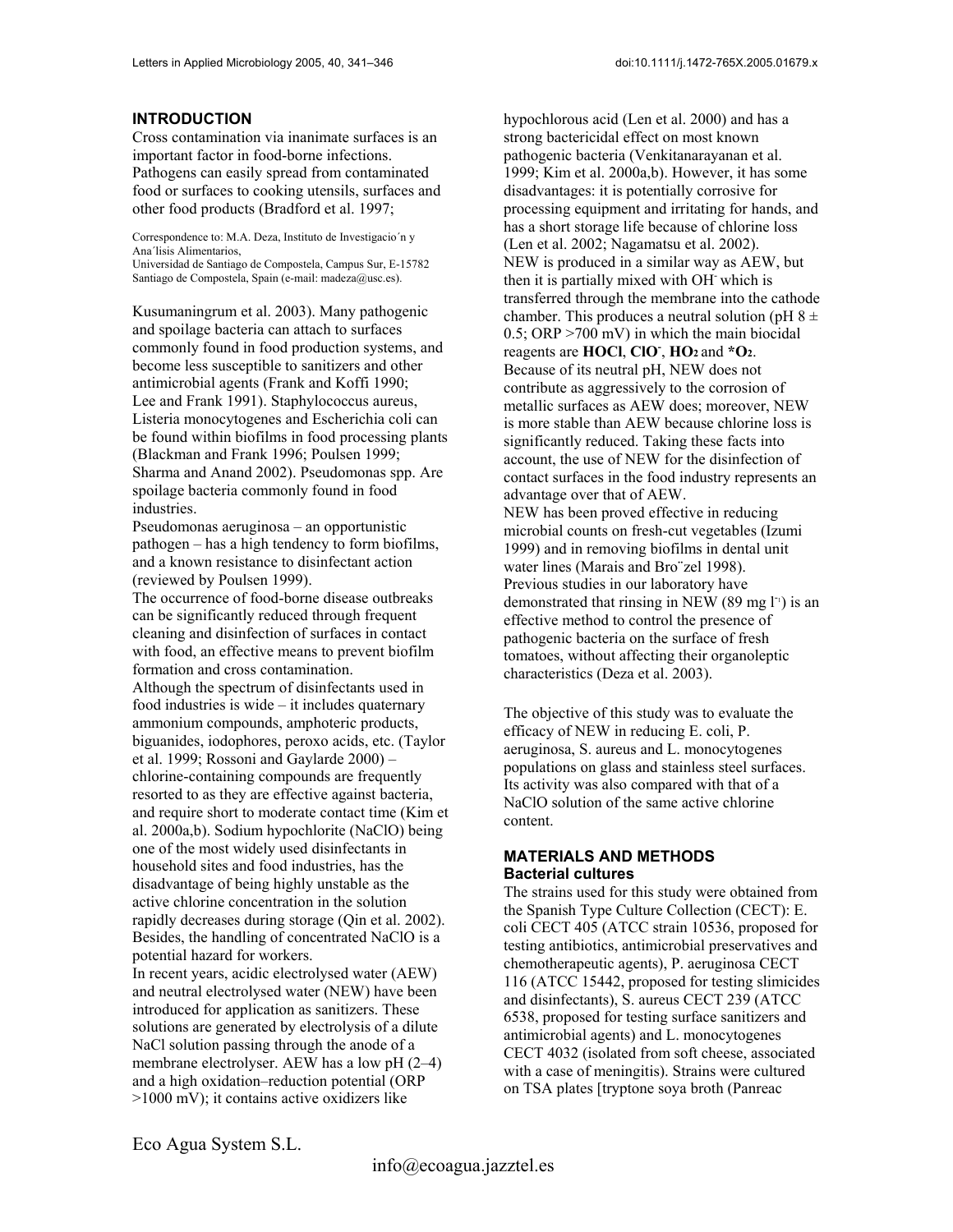Quimica SA, Barcelona, Spain) with the addition of 15 gl<sup>-1</sup> agar N° 3 (Oxoid, Basingstoke, Hampshire, UK)] at 37ºC for 24 h. For the inoculation of surfaces, bacteria were harvested from the TSA plates with a sterile glass bent rod and resuspended in 50 ml of tryptone– sodium chloride solution (pH  $7.2 \pm 0.2$ ), to obtain a suspension of  $9-10$  log CFU ml<sup>-1</sup>. The bacterial population of each inoculum was confirmed by pouring 1 ml of appropriate dilutions of the suspension (using the same solution) on duplicate TSA plates, further incubated at 37ºC for 24 h.

# **Preparation of treatment solutions**

NEW was generated using a Envirolyte el-900 unit (Envirolyte Industries International LTD, Tallinn, Estonia). A 25% NaCl solution and tap water were simultaneously pumped into the generator to obtain amperage of  $32 \pm 2$  A. For this study, NEW (containing approximately 400 mg  $\Gamma$ <sup>1</sup> of active chlorine) was diluted in deionized sterile water, to obtain a final active chlorine concentration of about 60 mg l<sup>-1</sup>. The NaClO solution was prepared by mixing concentrated NaClO (Panreac Quimica SA) and deionized water to obtain a final active chlorine concentration of about 60 mg  $l^{\text{-}1}$ . Deionized sterile water was used as control. The properties of the treatment solutions were measured immediately after preparation:

pH and ORP were measured with a pH/ion/ conductivity meter (CRISON micro-pH 2001; Crison Instruments, Barcelona, Spain), using respectively a pH electrode (CRISON, 52–11) and an ORP electrode (CRISON platinum Ag/AgCl electrode, 52–61). Active chlorine concentration was measured by an iodometric method (APHA 1998).

## **Treatment of pure culture**

Nine millilitre of either NEW or NaClO solution – containing each approximately 60 mg  $l^{\text{-}}$  active chlorine – were added to sterile tubes containing 1 ml of bacterial culture of about 8.5 log CFU ml<sup>-1</sup>. The tubes were handshaken to mix the resultant suspension, and incubated at room temperature  $(23 \pm 2 \, \text{C})$  for 5 min. Deionized water was used as control. Following treatment, 1 ml of each sample was transferred to 9 ml of neutralizing solution (sodium thiosufate 0.5%) and the suspension hand-shaken.

After 5 min of neutralization, 1 ml of the appropriate dilution in tryptone-sodium chloride solution was poured on duplicate TSA plates. The

plates were incubated at  $37 \pm 1$ °C for 24 h. The experiment was repeated four times.

## **Preparation and inoculation of surfaces**

The test surfaces used in this study were  $50 \text{ cm}^2$ portions of glass and stainless steel, respectively. Before inoculation, the surfaces were washed with detergent (Procter and Gamble, Newcastle-upon-Tyne, UK), rinsed in deionized water and autoclaved at 121ºC for 20 min. Then the surfaces were immersed for 20 min in the bacterial suspension, and dried for 15 min at room temperature ( $23 \pm 2$ °C) in individual sterile metallic strainers, under sterile air, in a laminar flow cabinet. The initial population on the surface was obtained by swabbing one face (50 cm<sup>-2</sup>) of an inoculated air-dried surface with a sterile cotton swab.

The swab was washed in 5 ml of sterile tryptonesodium chloride solution, and 1 ml of appropriate dilutions of this solution was plated onto duplicate TSA plates as described above.

## **Washing treatment**

Inoculated surfaces were placed in individual sterile bags containing 250 ml of electrolysed neutral water, NaClO solution or sterile deionized water (control). The bags were shaken gently by hand for 60 s. After immersion, surfaces were removed with sterile tongs and water was allowed to drain completely. One face of the surface was swabbed with a sterile cotton swab. The swab was washed in 5 ml of neutralizing solution and appropriate dilutions of this solution were plated onto TSA plates.

Immediately after removing the surface from the solution, 1 ml of sodium thiosulfate 20% was added to the washing solutions and bags were hand-shaken for 30 s to allow mixing. After 5 min of neutralization, the number of viable cells in the washing solutions after treatment was determined through serial dilutions in 9 ml of tryptone-sodium chloride solution followed by plating 1 ml on duplicate TSA plates. For enrichment, 5 ml of each treatment solution was transferred to separate bottles containing 50 ml of sterile TSB and incubated at 37ºC for 24 h. All the experiments were conducted at room temperature  $(23 \pm 2^{\circ}C)$ .

## **Data analysis**

All trials were repeated at least four times. Microbial counts were expressed as log CFU ml<sup>-1</sup> (washing solutions and inocula) or log CFU 50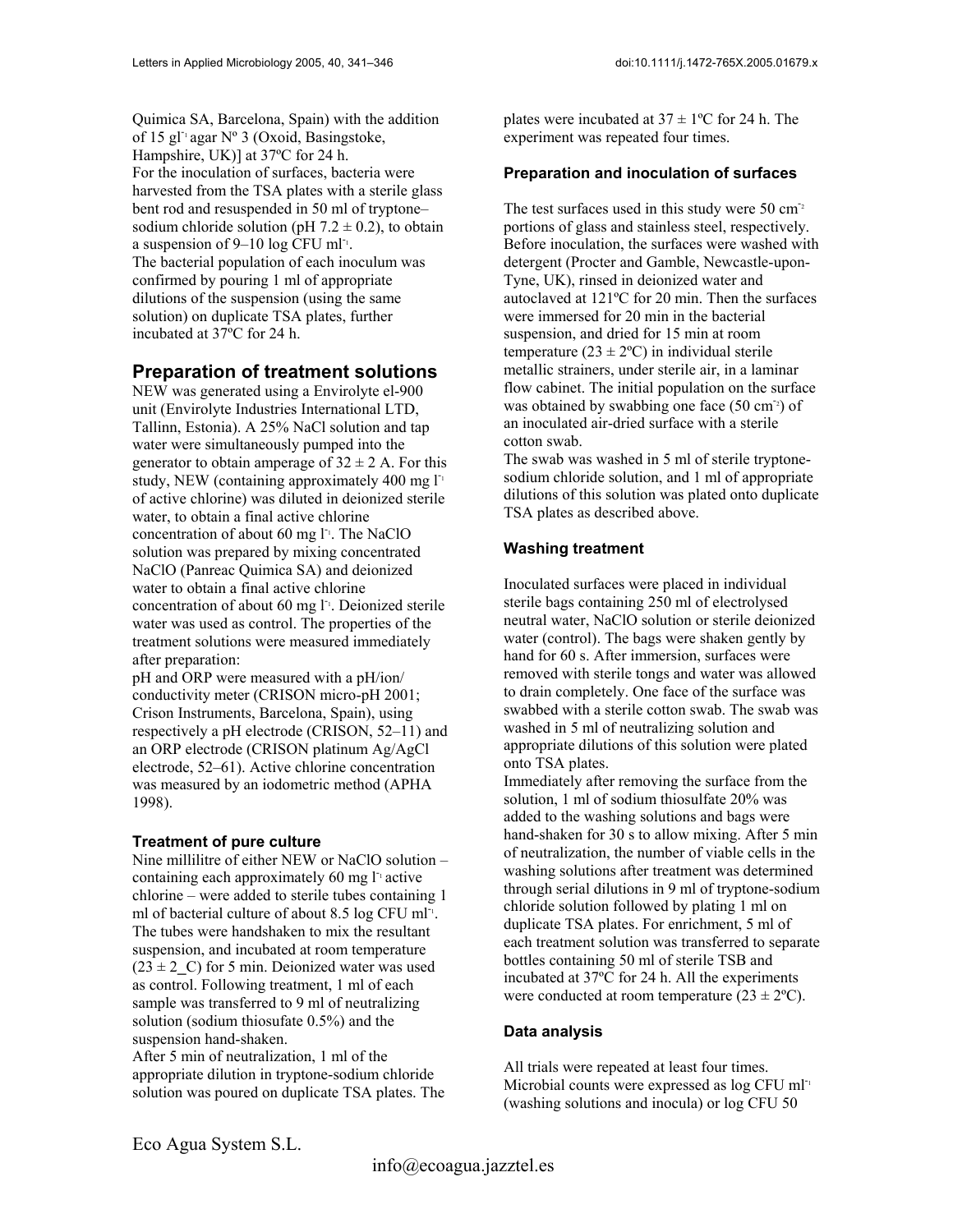$cm<sup>2</sup>$  (surface). The reported values of plate count or physicochemical properties are the mean values of four individual trials  $\pm$  standard deviation. Data were subjected to ANOVA and Duncan's multiple range tests using STATGRAPHICS (Statistical Graphics Corporation, Englewood Cliffs, CO, USA). Significant differences in plate count data were established by the least significant difference at the 0.05 level of significance.

#### **RESULTS**

The mean pH values for the NEW and NaClO solutions and the deionized water used in this study were respectively  $7.79 \pm 0.20$ ,  $8.10 \pm 0.22$ and  $6.45 \pm 0.50$ . The respective ORP values were  $774.0 \pm 7.0$ ,  $739.0 \pm 11.0$  and  $650.0 \pm 10.0$ . The mean active chlorine concentration of the NEW

exposure to NEW (63 mg  $\Gamma$ <sup>1</sup> active chlorine) or NaClO solution (62 mg  $l^{\text{-}}$  active chlorine). No significant reduction in bacterial counts was achieved in the control samples. Figure 1 reports the results of the studies undertaken to determine the efficacy of NEW and NaClO solution in inactivating E. coli, L. monocytogenes, P. aeruginosa and S. aureus on stainless steel and glass surfaces. The initial population of all strains on inoculated surfaces (after drying for 15 min) was between 6.96 and 8.84 log CFU 50 cm<sup>-2</sup>.

Washing inoculated surfaces for 1 min in either NEW or NaClO solutions decreased the populations of all strains on both materials by more than  $6 \log$  CFU 50 cm<sup>-2</sup>, whereas the control treatment (sterile deionized water) resulted in a

Fig. 1 Inactivation of Escherichia coli, Listeria monocytogenes, Pseudomonas aeruginosa, and Staphylococcus aureus on (a) stainless steel and (b) glass surfaces by neutral electrolysed water (NEW;  $63 \pm 4.56$  mg l<sup>-1</sup> active chlorine) and sodium hypochlorite solution (NaClO;  $62 \pm 5.6$  mg l<sup>-1</sup> active chlorine) at  $23 \pm 2$ °C. Results are expressed as mean ± SD of at least four repeated measurements. Zero values indicate no detectable survivors by direct plating procedure, █ before treatment; ▓ control (water); ░ NaClO; ◘ NEW



and NaClO solutions was respectively  $63 \pm 4.56$ and  $62 \pm 5.60$ . No active chlorine was detected in deionized water.

Pure cultures of about 7.5 log CFU ml<sup>-1</sup> of E. coli, L. monocytogenes, P. aeruginosa and S. aureus, were reduced to undetectable levels – as determined by plating procedures – after 5 min of

 $(b)$ 9 8  $\overline{7}$ Surviving population on glass<br>(log CFU 50 sq cm<sup>-1</sup>) 6 5  $\overline{4}$ 3  $\overline{c}$ 1  $\overline{0}$ 

E. coli L. monocytogenes P. aeruginosa S. aureus

reduction of c. 2.1 log CFU 50 cm<sup>-2</sup> for all strains. For each strain, no significant difference ( $P \le$ 0.05) was found between final populations with regard to treatment (NEW or sodium hypochlorite) or surface material. Table 1 shows the surviving populations of E. coli, L. monocytogenes, P. aeruginosa and S.

Eco Agua System S.L.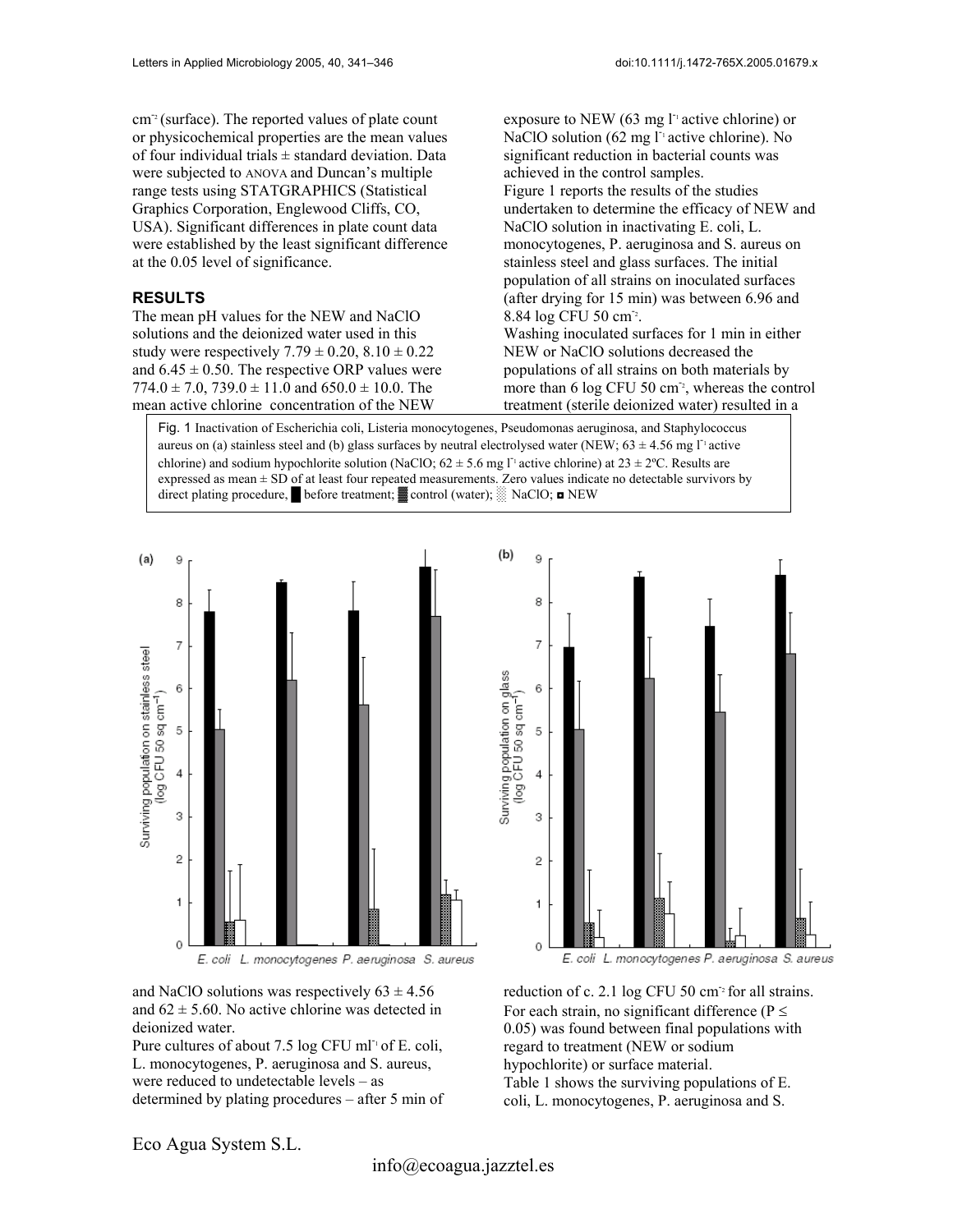aureus in washing solutions after 1 min treatment of stainless steel and glass surfaces. The surviving populations of all bacteria in NEW washing

concentration produced a reduction of more than 5 logs in the populations of all the strains in pure culture. These results are similar to those obtained

| Strain           | Surface         | Surviving population in washing<br>solution ( $log$ CFU ml <sup>-1</sup> ) |                 |                 |
|------------------|-----------------|----------------------------------------------------------------------------|-----------------|-----------------|
|                  |                 | NEW                                                                        | <b>NaCIO</b>    | Water (control) |
| E. coli          | Stainless steel | $0.36 \pm 0.54$                                                            | 0*              | $5.59 \pm 0.71$ |
|                  | Glass           | 0                                                                          | $0.58 \pm 1.30$ | $594 \pm 0.45$  |
| L. monocytogenes | Stainless steel | $0.18 \pm 0.35$                                                            | $0.39 \pm 0.78$ | $5-81 \pm 0.59$ |
|                  | Glass           | $0.19 \pm 0.43$                                                            | $0.58 \pm 1.30$ | $6.14 \pm 0.35$ |
| P. aeruginosa    | Stainless steel | $0.56 \pm 1.12$                                                            | $0.08 \pm 0.15$ | $600 \pm 0.50$  |
|                  | Glass           | 0                                                                          | 0               | $5.87 \pm 0.72$ |
| S. aureus        | Stainless steel | $0.27 \pm 0.20$                                                            | $1.97 \pm 1.00$ | $6-52 \pm 0.23$ |
|                  | Glass           | $0.24 \pm 0.39$                                                            | $1-15 \pm 1-33$ | $6-17 \pm 0.66$ |

Table 1 Surviving population of Escherichia coli, Listeria monocytogenes, Pseudomonas aeruginosa, and Staphylococcus aureus in washing solutions (NEW, NaClO and deionized water) after treatment of stainless steel and glass surfaces

measurements.

NEW, neutral electrolysed water.

\*Negative by an enrichment procedure and no detectable survivors by a direct plating procedure.

solution were  $\leq 1$  log CFU ml<sup>-1</sup> after treating both surfaces and in some cases no survivors could be detected. Instead, an average surviving population of 1.56 log CFU ml<sup>-1</sup> of S. aureus was still detectable in NaClO washing solutions after treating surfaces of both materials. On the basis of the surviving populations of S. aureus in washing solutions after treating inoculated stainless steel surfaces, NEW efficacy was significantly higher  $(P \le 0.05)$  to that of the NaClO solution. In control water, an average of 6 log CFU ml<sup>-1</sup> of all strains was recovered, after treating both surfaces.

#### **DISCUSSION**

The strains of E. coli, S. aureus and P. aeruginosa used in this study are the ones proposed in the European Standard UNE-EN 1276 (Anonymous 1998) for the evaluation of bactericidal activity of chemical disinfectants and antiseptics used in food, industrial, domestic and institutional areas. Formerly, studies were carried out in our laboratories (data not shown) in order to find the minimum concentration of NEW complying with the European standard UNE–EN 1276 (Anonymous 1998), i.e. producing a population reduction of more than  $\frac{1}{5}$  log CFU ml<sup>-1</sup> in all the evaluated strains in pure culture, under clean conditions. On that basis, a NEW concentration such to contain 63 mg  $\Gamma$ <sup>1</sup> active chlorine was chosen to evaluate its efficacy in reducing E. coli, P. aeruginosa, S. aureus and L. monocytogenes on glass and stainless steel surfaces. In the present work, 5 min of exposure to NEW with such

by other authors using AEW (with the sam e active Values are the mean  $\pm$  SD of at least four repeated children content) to inactivate pathogens including Values are the mean  $\pm$  SD of at least four repeated  $\frac{1}{2}$ L. monocytogenes (Venkitanarayanan et al. 1999; Kim et al. 2000a,b) and S. aureus (Park et al. 2002).

With the chosen NEW concentration (63 mg  $l^{\text{-}}$ active chlorine) initial populations of about 8 log CFU 50 cm-2 on stainless steel and glass surfaces were reduced to 1 log CFU 50  $\text{cm}^{-2}$  or less after treating with NEW for 1 min. In addition, the surviving populations of all bacteria in NEW washing solution were  $\leq 1$  log CFU ml<sup>-1</sup> after treating both surfaces and in some cases no survivors could be detected.

However, the control treatment (sterile deionized water) resulted in a reduction of a more 2.1 log CFU 50 cm-2 for all strains on both surfaces and about 6 log CFU ml<sup>-1</sup> were still recovered from the wash solution.

The results also show that NEW has a broad spectrum of action over the chosen strains: the reductions underwent by all the populations after 1 min treatment showed no significant difference  $(P \le 0.05)$ . Moreover, that was so on both materials.

The results obtained in this study using NEW (63 mg l<sup>-1</sup> active chlorine) during a contact time of 1 min, were similar to those obtained by Park et al. (2002) in inactivating S. aureus and Enterobacter aerogenes on different surfaces (including stainless steel and glass) using AEW containing 53 mg  $l^{-1}$  chlorine after an immersion of 5 min. This suggests that NEW might be as effective on other surfaces as well, with the advantage of being less corrosive to metallic surfaces, having a longer storage life and being safer to the environment as well as to operators because at neutral pH no chlorine gas is produced. Sodium hypochlorite is one of the most widely used disinfectants in household sites and food industries. In this

Eco Agua System S.L.